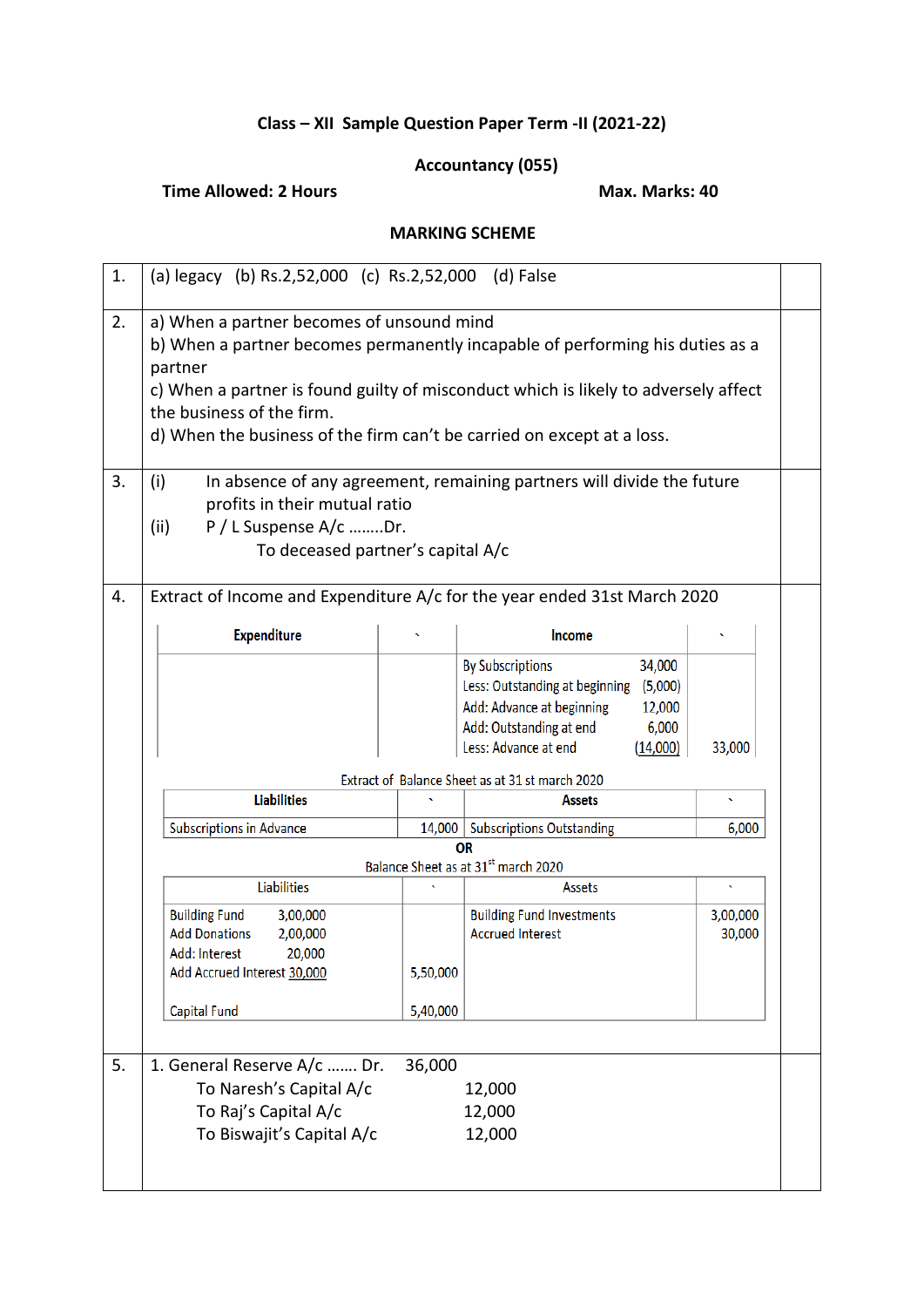|    |             | 2. Naresh's Capital A/c  Dr. 5,000                                  |           |           |  |
|----|-------------|---------------------------------------------------------------------|-----------|-----------|--|
|    |             | Raj's Capital A/c  Dr. 5,000                                        |           |           |  |
|    |             | Biswajit's Capital A/c  Dr. 5,000<br>To $P/L$ A/c                   |           |           |  |
|    |             |                                                                     | 15,000    |           |  |
|    |             | 3. Naresh's Capital A/c  Dr. 6,000                                  |           |           |  |
|    |             | Raj's Capital A/c  Dr. 6,000                                        |           |           |  |
|    |             | Biswajit's Capital A/c  Dr. 6,000                                   |           |           |  |
|    |             | To Goodwill A/c                                                     | 18,000    |           |  |
| 6. |             | Machinery A/c Dr. 2,52,000                                          |           |           |  |
|    |             | To Born India Ltd.<br>2,52,000                                      |           |           |  |
|    |             | (Being the machinery purchased from B India Ltd)                    |           |           |  |
|    |             | Born India Ltd. Dr. 120000                                          |           |           |  |
|    |             | To 12% Debentures A/c                                               | 1,00,000  |           |  |
|    |             | To Securities Premium Reserve A/c 20,000                            |           |           |  |
|    |             | (Being 10,000, 12% Debentures of Rs.10 each issued at 20% premium). |           |           |  |
|    |             |                                                                     |           |           |  |
|    |             | Discount on Issue of Debentures A/c Dr. 5,000                       |           |           |  |
|    |             | To 9% Debentures A/c                                                | 1,00,000  |           |  |
|    |             | (Being 1,000,9 % Debentures of Rs.100 each issued at 5% discount)   |           |           |  |
|    |             | To Bank A/c<br>37,000                                               |           |           |  |
|    |             | (Being the Payment by bank draft)<br><b>OR</b>                      |           |           |  |
|    |             |                                                                     |           |           |  |
|    | <b>Date</b> | <b>JOURNAL</b><br><b>Particulars</b>                                | Dr. ₹     | Cr. ₹     |  |
|    | July 01     | Bank A/c<br>Dr.                                                     | 45,50,000 |           |  |
|    |             | To Debenture application and                                        |           |           |  |
|    |             | allotment A/c                                                       |           | 45,50,000 |  |
|    | July 01     | (being app. Money rec.)<br>Debentures application and               |           |           |  |
|    |             | allotment A/c<br>Dr.                                                | 45,50,000 |           |  |
|    |             | Loss on issue of Debentures A/c Dr.                                 | 8,00,000  |           |  |
|    |             | To 8% Debentures A/c                                                |           | 50,00,000 |  |
|    |             | To Premium on redemption of<br>Debentures A/c                       |           |           |  |
|    |             | (being deb. Money adjusted)                                         |           | 3,50,000  |  |
|    | July 01     | Securities premium reserves A/c Dr.                                 | 5,00,000  |           |  |
|    |             | Statement of Profit and Loss A/c Dr.                                | 3,00,000  |           |  |
|    |             | To Loss on issue of Debentures A/c                                  |           | 8,00,000  |  |
|    |             | (being Loss written off)                                            |           |           |  |
|    |             |                                                                     |           |           |  |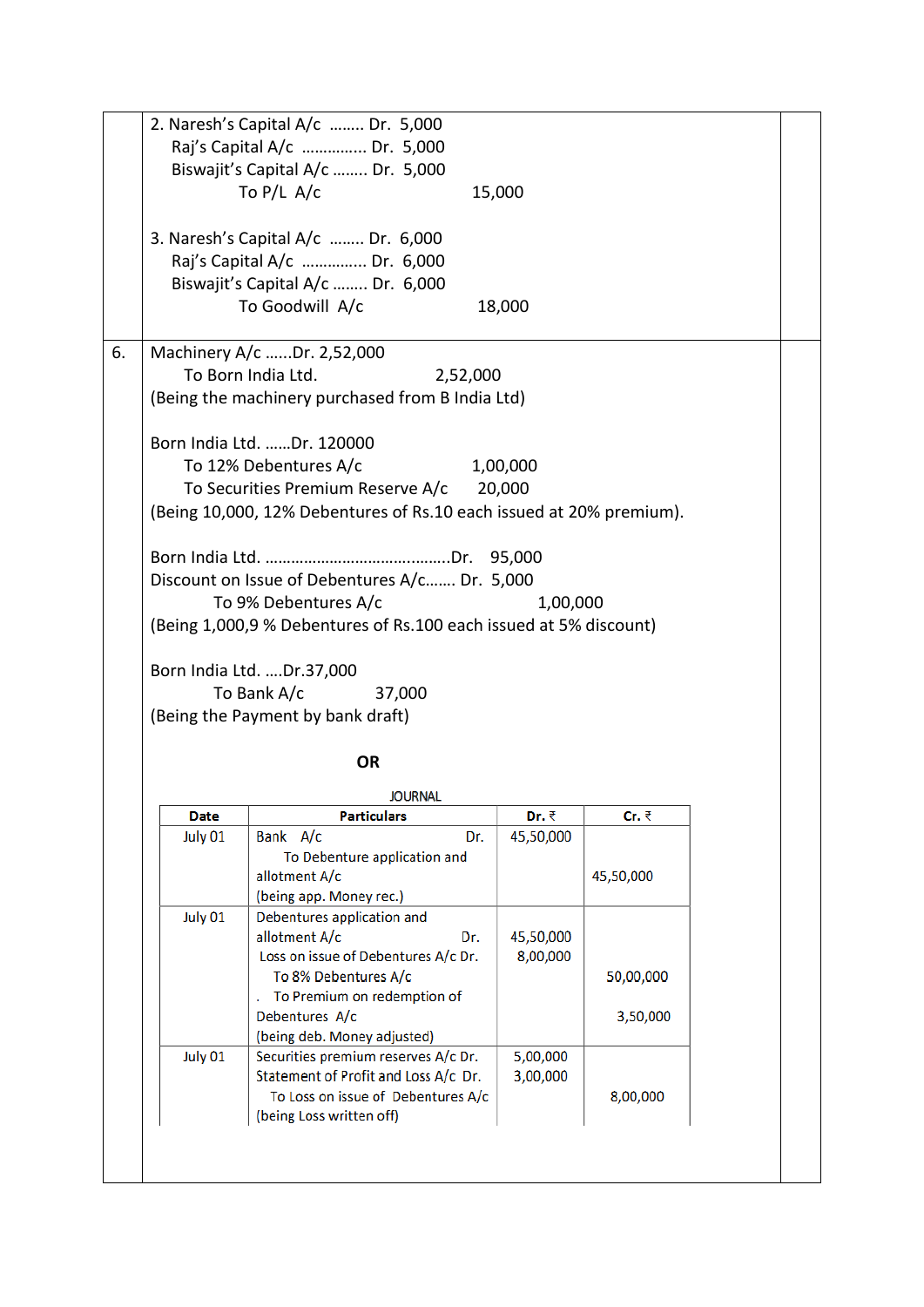| 7. | (i)   | Realization A/cDr. 8,000                                             |           |              |  |
|----|-------|----------------------------------------------------------------------|-----------|--------------|--|
|    |       | To Krisha's Capital A/c                                              | 8,000     |              |  |
|    |       |                                                                      |           |              |  |
|    |       | Krisha's Capital A/cDr. 8,000                                        |           |              |  |
|    |       | To Cash A/c                                                          | 8,000     |              |  |
|    |       |                                                                      |           |              |  |
|    | (ii)  | Trisha' Capital Dr. 18,000                                           |           |              |  |
|    |       | To Realization A/c                                                   | 18,000    |              |  |
|    |       |                                                                      |           |              |  |
|    | (iii) | Realization A/cDr. 1,500                                             |           |              |  |
|    |       | To Cash A/c                                                          | 1,500     |              |  |
|    |       |                                                                      |           |              |  |
|    | (iv)  | Realization A/cDr. 9,500                                             |           |              |  |
|    |       | To Cash A/c                                                          | 9,500     |              |  |
|    |       |                                                                      |           |              |  |
|    | (v)   | Krisha's Capital A/cDr. 6,000                                        |           |              |  |
|    |       | Trisha' Capital Dr. 3,000                                            |           |              |  |
|    |       | To Realization A/c                                                   | 9,000     |              |  |
|    | (vi)  | Realization A/cDr. 1,00,000                                          |           |              |  |
|    |       | To Cash A/c                                                          | 1,00,000  |              |  |
|    |       |                                                                      |           |              |  |
|    |       | <b>OR</b>                                                            |           |              |  |
|    |       | Loss of revaluation Rs.1,00,000                                      |           |              |  |
|    |       | Balances of capital account: Gautam Rs.2,40,000 ; Kanika Rs.3,60,000 |           |              |  |
|    |       | Payment to Sushma Rs.4,82,000                                        |           |              |  |
|    |       |                                                                      |           |              |  |
| 8. |       | a) Bank A/cDr. 5,50,000                                              |           |              |  |
|    |       | To Debenture Application and Allotment A/c                           |           | 5,50,000     |  |
|    |       |                                                                      |           |              |  |
|    |       | Debenture Application and Allotment A/c Dr. 5,50,000                 |           |              |  |
|    |       |                                                                      |           |              |  |
|    |       | To 12% Debentures A/c                                                |           | 5,00,000     |  |
|    |       | To Securities Premium Reserve A/c                                    |           | 50,000       |  |
|    |       | To Premium on Redemption A/c                                         |           | 25,000       |  |
|    | b)    | Debenture Suspense A/cDr. 15,00,000                                  |           |              |  |
|    |       | To 12% Debentures A/c                                                | 15,00,000 |              |  |
|    |       |                                                                      |           |              |  |
|    |       | Extract of Balance Sheet of Apex Co. as at                           |           |              |  |
|    |       | <b>Particulars</b>                                                   | Note No.  | Amount (Rs.) |  |
|    |       | <b>EQUITY AND LIABILITIES</b>                                        |           |              |  |
|    |       |                                                                      |           |              |  |
|    |       | <b>Non-Current Liabilities</b>                                       |           |              |  |
|    |       | Long term borrowings                                                 | 1         | 5,00,000     |  |
|    |       |                                                                      |           |              |  |
|    |       |                                                                      |           |              |  |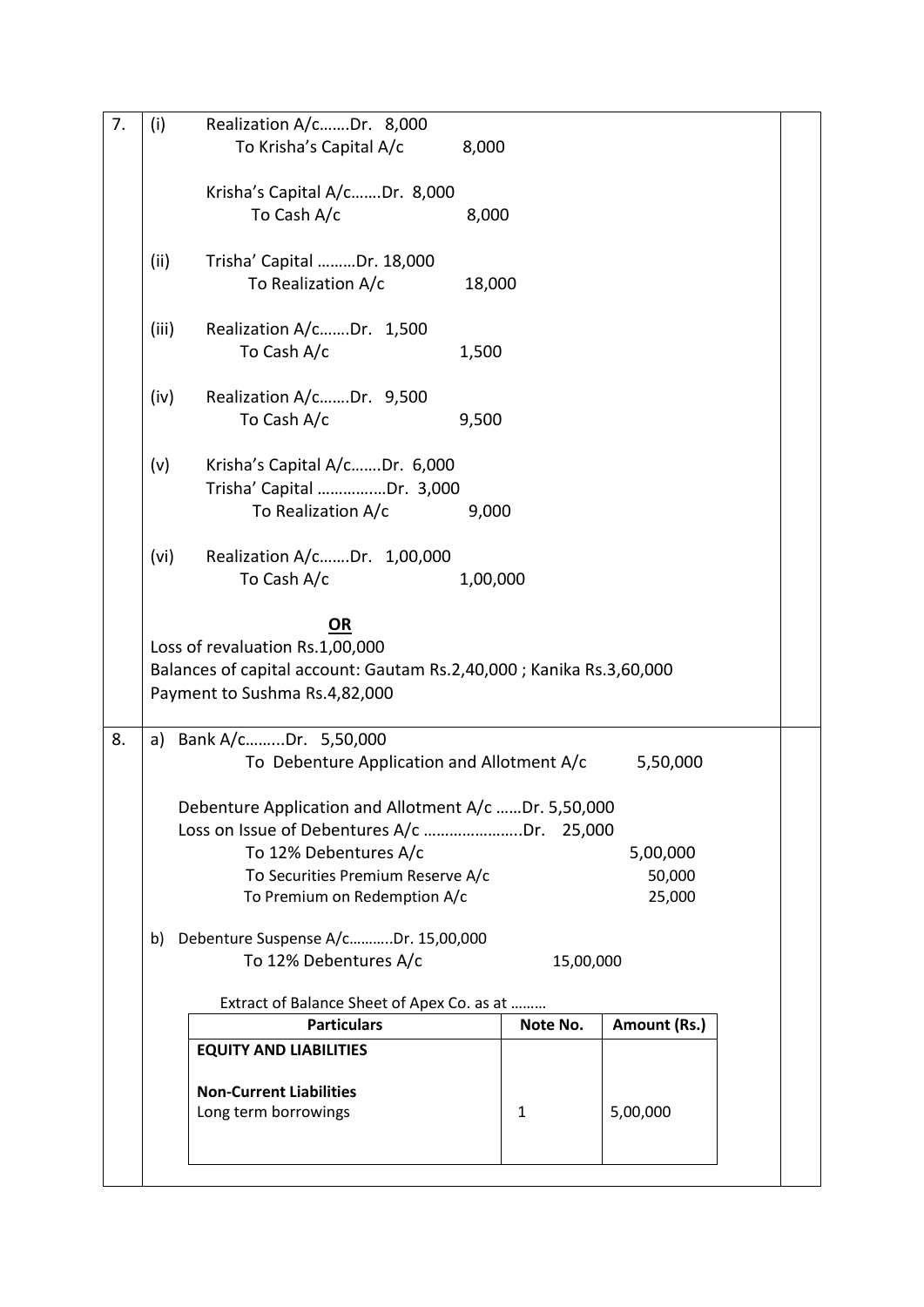|            | <b>Notes to Accounts</b>                                  |                                                                                                                                                                                  |                  |                                                                                                      |                 |                 |  |
|------------|-----------------------------------------------------------|----------------------------------------------------------------------------------------------------------------------------------------------------------------------------------|------------------|------------------------------------------------------------------------------------------------------|-----------------|-----------------|--|
|            | Note No.                                                  | <b>Particulars</b>                                                                                                                                                               |                  |                                                                                                      |                 | Amount (Rs.)    |  |
|            | 1.                                                        | Long term borrowings<br>12% Debentures<br>15,000 12% debentures<br>15,00,000<br>(of ₹100 each as collateral security<br>in favour of State Bank of India)                        |                  |                                                                                                      |                 | 5,00,000        |  |
|            |                                                           | (Less) Debenture Suspense A/c                                                                                                                                                    |                  | 15,00,000                                                                                            | 5,00,000        |                 |  |
| 9.         | Dr.                                                       |                                                                                                                                                                                  |                  | Income & Expenditure A/c of Samara Club for the year ended 31st March 2020                           |                 | Cr.             |  |
|            |                                                           | <b>EXPENDITURE</b>                                                                                                                                                               | ₹                | <b>INCOME</b>                                                                                        |                 | ₹               |  |
|            | To Rent<br>-Prepaid<br>To Honorarium                      | 29,000<br>4,000                                                                                                                                                                  | 25,000<br>4,000  | <b>By Subscriptions</b><br>$+$ O/s for 2020<br>By Interest on Investment 4,000<br>+ Accrued Interest | 52,000<br>8,000 | 60,000          |  |
|            | Expenditure-Surplus                                       | To Depreciation on Machinery<br>$(8,000 + 1,333)$<br><b>ToExcess of Income over</b>                                                                                              | 9,333<br>52,267  | By Government Grants                                                                                 | 1,000           | 5,000<br>25,000 |  |
|            |                                                           |                                                                                                                                                                                  |                  | By Profit on Sale of old<br><b>Furniture</b>                                                         |                 | 600             |  |
|            |                                                           |                                                                                                                                                                                  | 90,600           |                                                                                                      |                 | 90,600          |  |
| 10.<br>11. |                                                           | a) (i) operating                                                                                                                                                                 | (ii) Cash Credit |                                                                                                      |                 |                 |  |
|            | II. Expenses:<br>Total expenses 68.58<br>Less: tax 126.42 | I. Revenue from operations 90.48<br>a) Cost of material consumed 66.67<br>b) Other expenses 90.48<br>III. Net profit before tax [I-II] 126.42<br>IV. Net profit after tax 126.42 |                  |                                                                                                      |                 |                 |  |
|            |                                                           | <b>OR</b>                                                                                                                                                                        |                  |                                                                                                      |                 |                 |  |